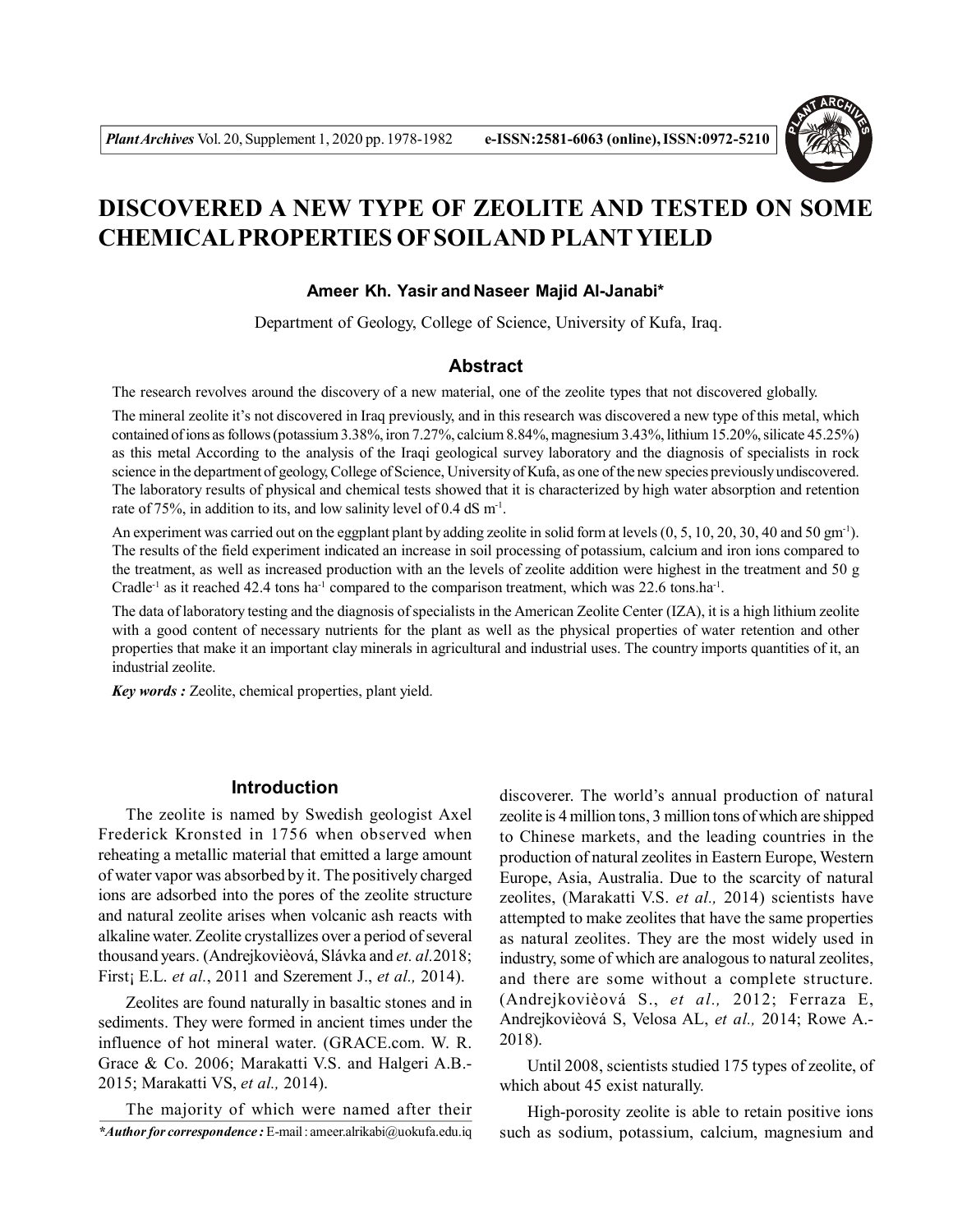others. The positively charged ions are adsorbed into the pores of the zeolite structure, for example valentrolite, a zeolite compound with a chemical composition. Na2Al2Si3O10-2H2O Zeolite belongs to the family of tetrahedrons with three-dimensional structure. Forming identical sheets of zeolite. At the center of these quadrilateral objects are aluminum and selenium atoms. Each tetrahedron carries four oxygen atoms, like the other four-sided tetrahedrons, each with an additional negative charge. The arrangement of tetrahedrons in space form small and large cavities that are connected to each other by narrow channels called windows or pores through which the outer molecules are carried out. Each group has identical structural units (secondary structural units) (Nelson B.-2018). These units show the location of aluminum, silica and oxygen for each other without locating water and positive ions within channels and cavities, but they have a high degree of mobility, (Virta R.L.-2011). which explains ion exchange and water loss and recovery.

The research aims to discover a new type of zeolite previously unknown in the world and test this article on the eggplant plant to see its effect on some characteristics of chemical soil and plant yield.

## **Materials and Methods**

1. The research was conducted in the area of Al-Rahimiya located in the western side of the Najaf city, which is 40 km away from it, a previously uninhabited area and did not conduct adequate research in the quality of available minerals.

2. As a result of drilling operations by drilling machines were discovered a layer under the depth of 3 meters and a thickness of 1.30 m and form an extended layer to an area of more than 8000 acres, according to the morphological analyzes conducted.

3. samples of this article were taken to the laboratories of soil science and water resources at the Faculty of Agriculture University of Kufa.

4. The results of laboratory analysis were taken and sent to specialists inside Iraq in the Department of Geology - College of Science.

5. Send the results for examination to the American Zeolite Center (IZA).

Laboratory tests and expert opinions were found to be a new type of zeolite

The new discovered zeolite was used by adding (0,  $5, 10, 20, 30, 40$  and  $50$ ) gm cradle<sup>-1</sup> on eggplant cultivar (*Solanum melongena*). It was cultivated in the form of marz by adding cattle residues at the level of 16 tons ha-

<sup>1</sup> in sandy soil mixture. The crop was planted on 12/7/ 2017.

The Randomized Complete Block Design (RCBD) design used six levels and five replicates for each level. The mean was then compared with the lowest mean RLSD (Revised Least Significant Difference) and a probability level of 0.05.

### **Results and Discussion**

As a result of drilling equipment in the area of Rahimiya in the Najaf Sea was found previously unknown material at a depth of 3 m and a thickness 1.30 m and after some exploratory investigations found that this material is formed in the form of a horizon with a thickness ranging from 0.6 to 1.5 m and at different depths ranging from 1.6 After taking the prototype to the laboratory, (IMA. Retrieved 2019.;EL, Gounaris CE, Wei J, *et al.,* 2011.; Baerlocher Ch. McCusker L.B., Olson D.H. 2007) it was found that the material has a soft clay texture and low salinity and has a high moisture retention so that it is not possible to get a leachate in the case of dilution 1: 1 as 100 g. of the material and add to it 100 ml distilled water well The leachate can be obtained in the case of dilution 1: 3 as 100 g of the substance to 300 ml of distilled water and found that this substance is a new undiscovered type of zeolite Fig. 1 and 2, and this article has characteristics that can enter in some industries in terms of content Good nutrients, mineral and physical qualities.

The results of laboratory tests for the detected zeolite



**Fig. 1:** Structural construction of zeolite.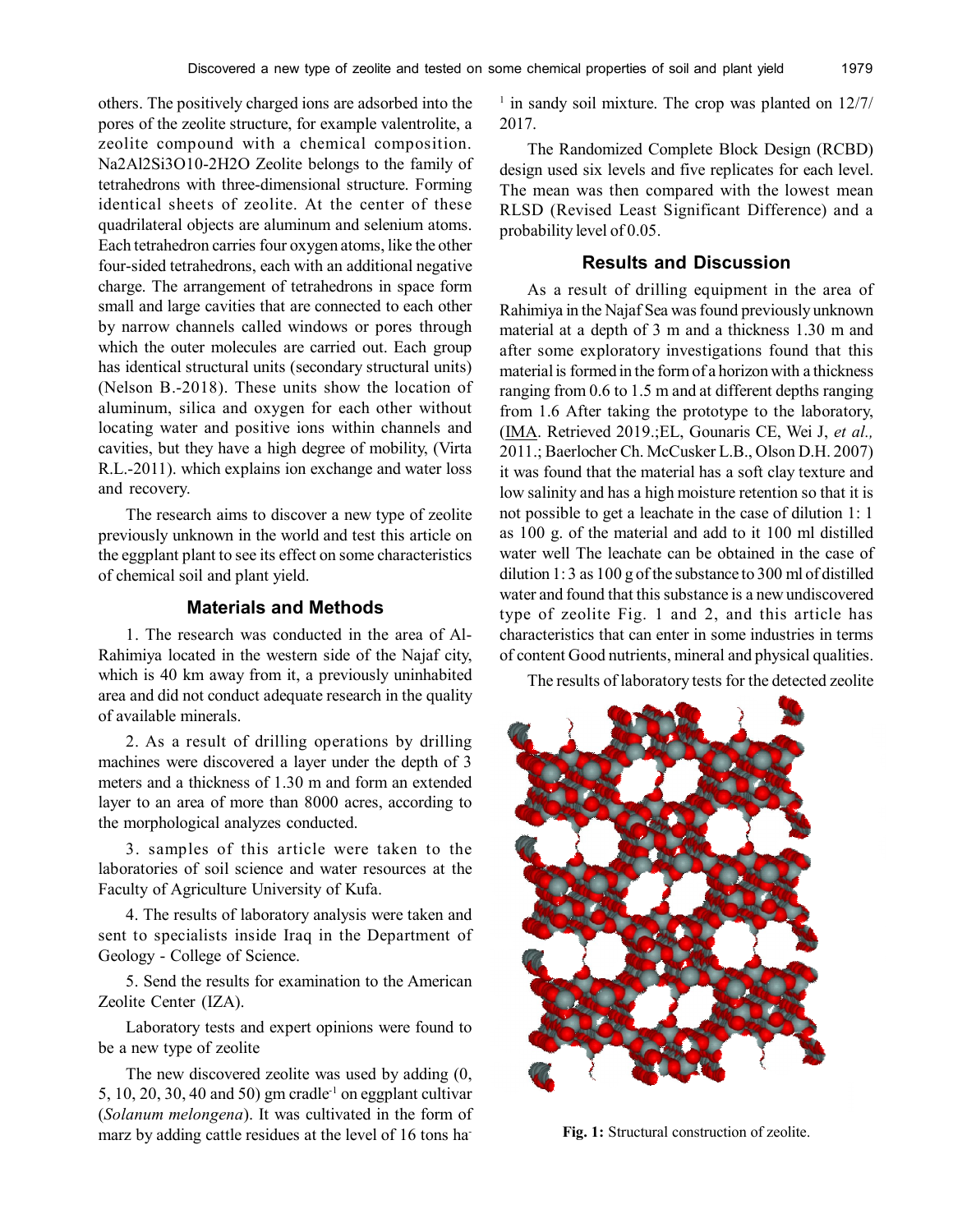

**Fig. 1:** Shows the zeolite layer detected in the research area.



**Fig. 2:** Discovered zeolite material.

material showed a decrease in the salinity values of 0.4  $dS$  m<sup>-1</sup> and the increase of some important plant ions such as potassium, calcium and iron which reached (3.38, 8.84 and 7.27%) respectively as shown in (Table 1). The results of the analysis X-Ray table 1 that the material is a type of high-lithium zeolite, which reached (15.20%), respectively, Fig. (1). The results indicated that the solubility of zeolite is characterized by high solubility that transforms from solid to liquid 100% and returns to its initial solid state without changing its morphological and physical properties. (Barrer R.M. 1978; Chen Z.S., G.J. Lee, J.C. Liu 2000; Ghanbari M., Ariafar S. 2013)

(Table 2) indicated that the increase in the concentration of ready potassium in the soil at the level of addition 50 g  $j^{-1}$  compared to the rest of the levels and this is due naturally to the zeolite contain a good percentage of potassium, as well as the case of calcium ions and phosphorus if significantly exceeded treatment 50 g.  $j^{-1}$  compared to the rest of the levels and treatment comparison and this is due to the content of zeolite of these elements and referred to in table 1 as the zeolite acts as a source of nutrients as well as other role and this illustrates the importance of this article and that for its ability to release potassium from its compounds, 19. (Kowal D., 2009) and also helps On the nitro graphic editing In the soil of nitrogen compounds and enriched with nitrogen for the benefit of the plant due to its ability

**Table 1:** The results of the analysis of the material detected and diagnosed with x-Ray device in the Iraqi Geological Survey.

| Unit          | <b>Value</b> | <b>Elements</b>                |
|---------------|--------------|--------------------------------|
| $\%$          | 45.25        | SiO2                           |
| $\%$          | 7.27         | Fe <sub>2</sub> O <sub>3</sub> |
| $\%$          | 14.39        | Al2O3                          |
| $\%$          | 0.97         | TiO <sub>2</sub>               |
| $\%$          | 8.84         | CaO                            |
| $\frac{0}{0}$ | 3.43         | MgO                            |
| $\frac{0}{0}$ | 1.11         | SO <sub>3</sub>                |
| $\%$          | 15.2         | LOi                            |
| $\frac{0}{0}$ | 0.12         | Na2O                           |
| $\%$          | 3.38         | K2O                            |
| $\frac{0}{0}$ | 0.02 >       | Œ                              |
| $\frac{0}{0}$ | 0.03         | P <sub>2</sub> O <sub>5</sub>  |

**Table 2:** Effect of zeolite addition levels on soil concentration of some elements.

| iron<br>mg l | Dissolved Dissolved<br>calcium<br>mg I | Ready<br>mg kg <sup>-1</sup> | Ready<br>Nitrogen Phosphorus Potassium<br>mg kg <sup>-1</sup> | Ready<br>$mg$ kg <sup>-1</sup> | <b>Levels</b> |
|--------------|----------------------------------------|------------------------------|---------------------------------------------------------------|--------------------------------|---------------|
| 2.7          | 156.8                                  | 7.9                          | 3.7                                                           | 24.5                           | 0             |
| 5.6          | 215.3                                  | 15.9                         | 9.1                                                           | 37.8                           | 5             |
| 9.7          | 224.3                                  | 8.9                          | 10.8                                                          | 38.1                           | 10            |
| 10.4         | 245.6                                  | 22.4                         | 22.3                                                          | 45.8                           | 20            |
| 11.2         | 253.1                                  | 28.6                         | 36.7                                                          | 48.1                           | 30            |
| 11.9         | 247.9                                  | 30.9                         | 45.9                                                          | 66.9                           | 40            |
| 13.82.7      | 278.114.9                              | 41.55.1                      | 60.46.8                                                       | 86.412.3                       | 50RLSD        |

to exchange ammonia.For iron, there was no moral superiority and this is due to the nature of the Iraqi soil, 29. Wei-yu Shia, Hong-bo Shaoa, (Hua Li, Ming-an Shao, Sheng D. 2009) which is calcareous soil, which gives calcium an active role in the stabilization of iron and be a difficult compound ready.



**Fig. 3:** Effect of zeolite levels added on soil moisture content.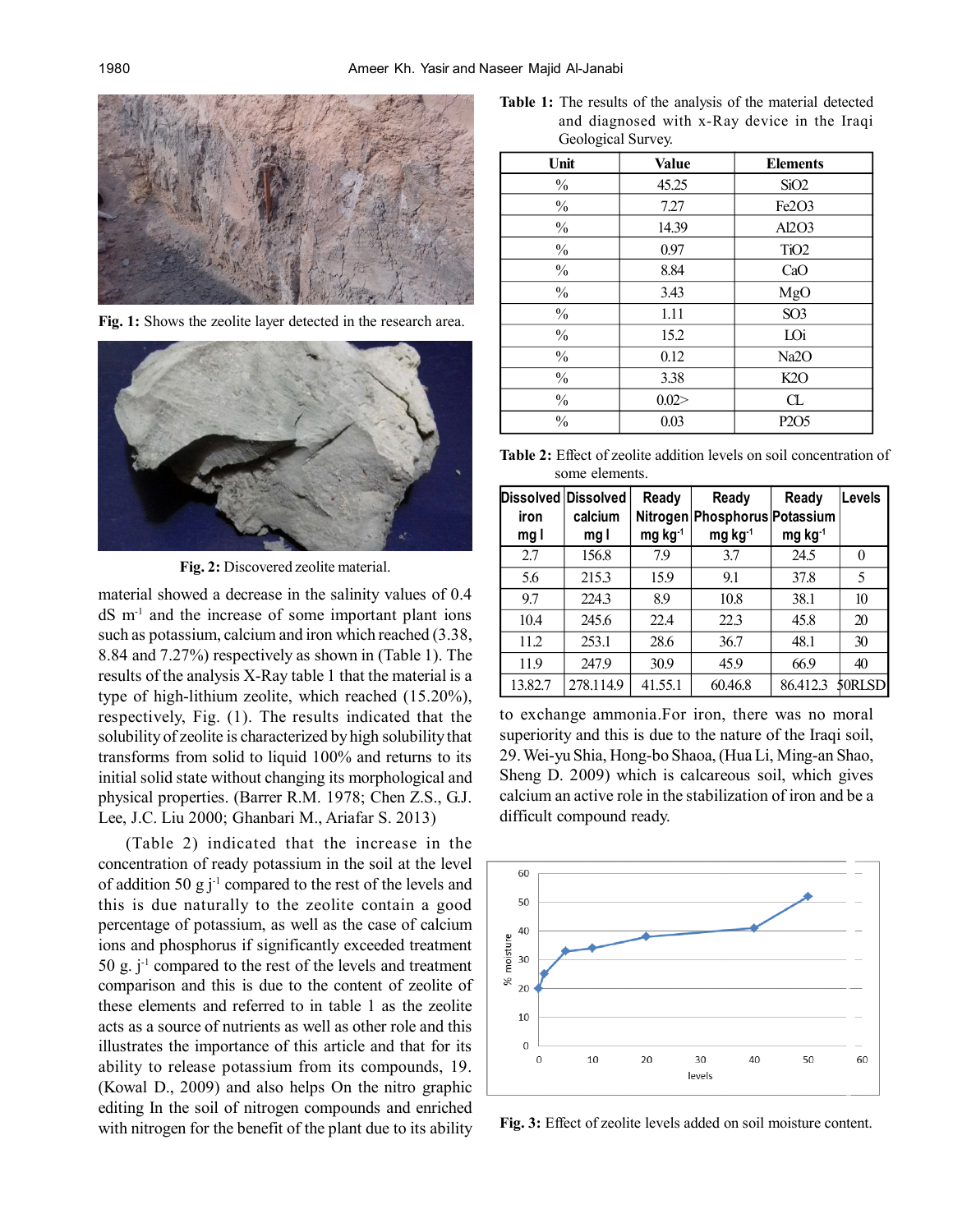Fig. (3) shows that the moisture content in the soil added to the zeolite increases with the increase of the level of addition that there is no significant moral superiority between levels, only in the treatment of 50 g. Cradle<sup>-1</sup>, which significantly superior compared to the treatment of 40 g. This is due to the synthetic properties of zeolite, which contains too many eight-shaped interstitial spaces that allow water molecules to enter into it, thus making it difficult for the water molecules to be blurred in the normal position.

The results of the field experiment on eggplant yield showed that the irrigation rate decreased significantly with all levels of zeolite addition compared to the comparison treatment as the percentage of added irrigation water  $(92, 84, 78, 70, 65,$  and  $42\%)$  to the levels of addition (5, 10, 20, 30, 40 and 50 )g. compared with treatment Comparison is 100%. The level of addition (50 g / g) is higher than other levels.

The results in Fig. (4) indicated that the volume of production increased significantly with increasing the level of zeolite addition and all the zeolite additives achieved an increase in the production quantity compared to the comparison treatment and the treatment exceeded 50 g. (Rehakova M. *et al.,* 2004).



**Fig. 4:** Effect of zeolite addition levels on production volume.

The above results Fig. 4 indicate that the level of addition of 50 gm Cradle gave the best result in terms of increasing the soil content of some important nutrients necessary for the plant as well as increasing the levels of moisture and thus reduce irrigation, and the most important result is to increase the amount of production of this treatment, so we recommend conducting many Research on this new type of zeolite has been experimented with on different soil and plant types, as well as testing levels of addition of more than 50 g to see the best results on this discovered substance.

# **Conclusion**

The results founding a high-lithium zeolite with a good

content of nutrients necessary for the plant as well as the physical properties of water retention and other properties that make it an important clay minerals in agricultural and industrial uses. The country imports quantities of it, an industrial zeolite.

#### **References**

- Andrejkovièová, S., E. Ferraz and A.L. Velosa *et al.,* (2012). Air Lime Mortars with Incorporation of Sepiolite and Synthetic Zeolite Pellets (PDF). *Acta Geodynamica et Geomaterialia*, **9(1):** 79–91.
- Baerlocher, C.H., L.B. McCusker and D.H. Olson ( 2007). Atlas of zeolite framework types. 6th revised edition.
- Barrer, R.M. (1978). Zeolites and Clay Minerals as Sorbents and Molecular Sieves. Academic Press.
- Chen, Z.S., G.J. Lee and J.C. Liu (2000). The effects of chemical remediation treatments on the extractability and speciation of cadmium and lead in contaminated soils. *Chemosphere*, **41:** 235–242.
- Compact and flexible thermal storage". Fraunhofer Research News. Fraunhofer-Gesellschaft. 1 Jun (2012).
- Database of Zeolite Structures". iza-structure.org. International Zeolite Association.(2017). Retrieved 8 Feb 2019.
- Ferraza, E., S. Andrejkovièová and A.L. Velosa *et al.,* (2014). "Synthetic zeolite pellets incorporated to air lime– metakaolin mortars: mechanical properties". *Construction & Building Materials*, **69:** 243–252. doi:10.1016/ j.conbuildmat.2014.07.030.
- First, E.L., C.E. Gounaris, J. Wei and C.A. Floudas (2011). "Computational characterization of zeolite porous networks: An automated approach". Physical Chemistry Chemical Physics, **13(38):** 17339–17358. PMID 21881655. doi:10.1039/C1CP21731C
- Ghanbari, M. and S. Ariafar (2013). The effect of water deficit and zeolite application on Growth Traits and Oil Yield of Medicinal Peppermint (*Mentha piperita* L.). *Int. J. Med. Arom. Plants*, **3(1):** 33-39.
- Grace, W.R. and Co. Enriching Lives, Everywhere. Zeolite Structure February 15, (2009,. (Grace.com. Retrieved on 2010-12-09.
- Hubick, Z., M. Rudaœ and A. Jakowicz (2000). Chemia i In¿ynieria Ekologiczna, 9: nr 5–6, 603.
- Kowal, D. (2009). Metody wytwarzania granulowanych nawozów wielosk³adnikowych z wykorzystaniem mocznika, PhD dissertation 20.
- Kumpiene, J. (2010). Trace elements immobilization in soil using amendments. W: Hooda (red). Trace elements in soil, str 353-379, John Wiley and Sons.
- Leggo, P.J., B. Ledesert and G. Christie (2006). The role of clinoptilolite in organo-zeolitic-soil systems used for phytoremediation. *Sci. Total Environ*., **363:** 1–10. 22.
- Marakatti, V.S. and A.B. Halgeri (2015). "Metal ion-exchanged